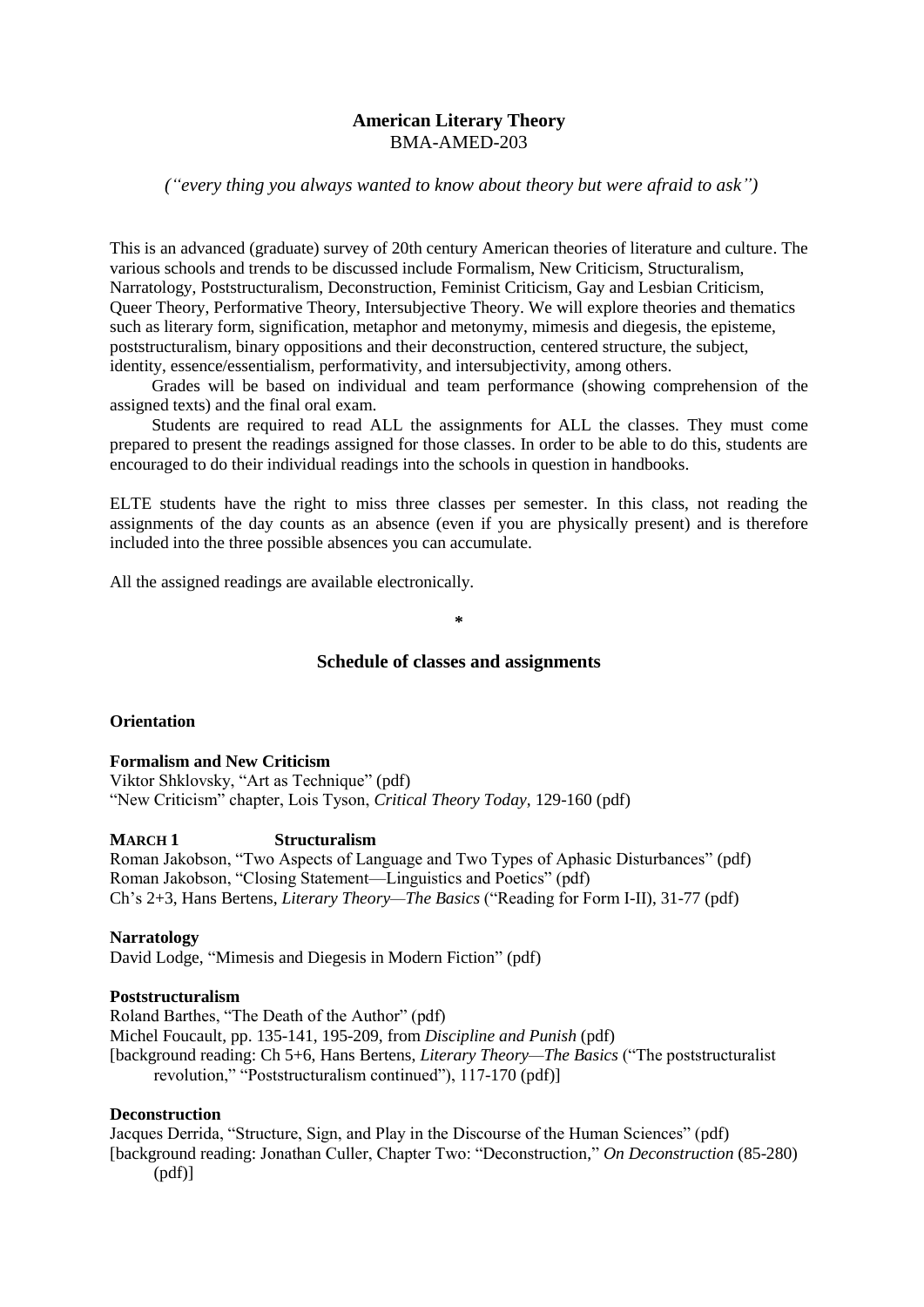# **Feminist Criticism I**

Judith Fetterley, "Reading about Reading: 'A Jury of Her Peers,' 'The Murders in the Rue Morgue,' and 'The Yellow Wallpaper'" (pdf)

**Feminist Criticism II** Judith Butler, Ch 1, *Gender Trouble*, 1-34 (pdf)

# **Gay and Lesbian Criticism, Queer Theory**

Eve Kosofsky-Sedgwick, "The Beast in the Closet" (pdf) Henry James, *The Beast in the Jungle* (find text)

# **Performative Theory**

J. L. Austin, *How to Do Things with Words* (pdf)

Enikő Bollobás, "The performative: early history," "Extending the performative" ("Performativity in theories of the subject," "Performance and performative constructions of the subject") (in *They Aren't, Until I Call Them* 25-31, 76-96) (pdf)

# **Intersubjective Theory**

Nick Crossley, *Intersubjectivity* (1-72) (pdf)

**FINAL ORAL EXAM**